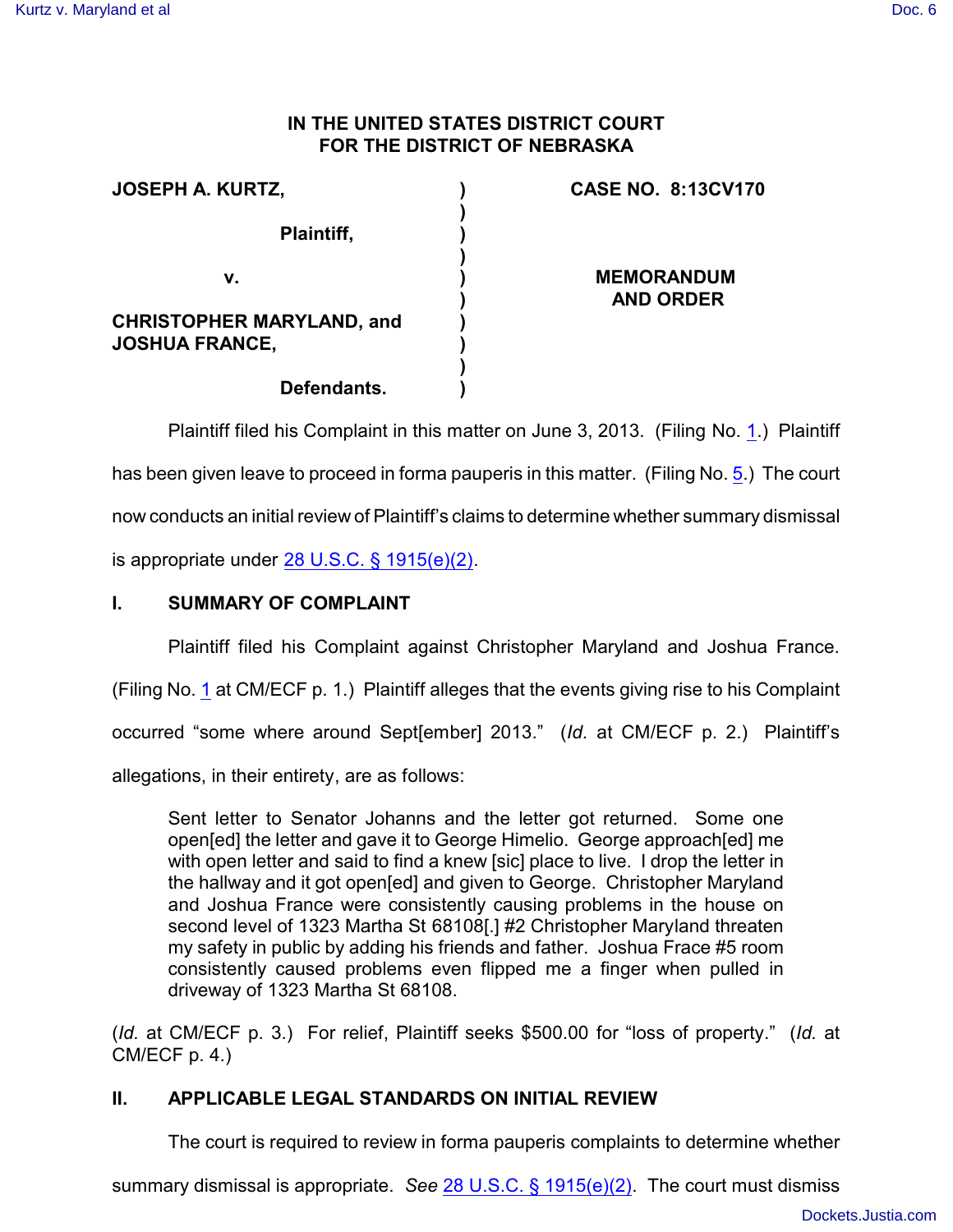a complaint or any portion thereof that states a frivolous or malicious claim, that fails to state a claim upon which relief may be granted, or that seeks monetary relief from a defendant who is immune from such relief. [28 U.S.C. § 1915\(e\)\(2\)\(B\)](http://www.westlaw.com/find/default.wl?rs=CLWP3.0&vr=2.0&cite=28+USCA+s+1915%28e%29%282%29%28B%29).

Pro se plaintiffs must set forth enough factual allegations to "nudge[] their claims across the line from conceivable to plausible," or "their complaint must be dismissed" for failing to state a claim upon which relief can be granted. *[Bell Atlantic Corp. v. Twombly](http://www.westlaw.com/find/default.wl?rs=CLWP3.0&vr=2.0&cite=550+U.S.+544)*, [550 U.S.](http://www.westlaw.com/find/default.wl?rs=CLWP3.0&vr=2.0&cite=550+U.S.+544) 544, 569-70 (2007); *see also Ashcroft v. Iqbal*[, 556 U.S. 662, 678 \(2009\)](http://www.westlaw.com/find/default.wl?rs=CLWP3.0&vr=2.0&cite=129+S.Ct.+1937), ("A claim has facial plausibility when the plaintiff pleads factual content that allows the court to draw the reasonable inference that the defendant is liable for the misconduct alleged."). Regardless of whether a plaintiff is represented or is appearing pro se, the plaintiff's complaint must allege specific facts sufficient to state a claim. *See [Martin v. Sargent](http://www.westlaw.com/find/default.wl?rs=CLWP3.0&vr=2.0&cite=780+F.2d+1334)*, 780 F.2d 1334, [1337 \(8th Cir. 1985\)](http://www.westlaw.com/find/default.wl?rs=CLWP3.0&vr=2.0&cite=780+F.2d+1334). However, a pro se plaintiff's allegations must be construed liberally. *[Burke v. North Dakota Dep't of Corr. & Rehab.](http://www.westlaw.com/find/default.wl?rs=CLWP3.0&vr=2.0&cite=294+F.3d+1043)*, 294 F.3d 1043, 1043- [44 \(8th Cir. 2002\)](http://www.westlaw.com/find/default.wl?rs=CLWP3.0&vr=2.0&cite=294+F.3d+1043), (citations omitted).

#### **III. DISCUSSION OF CLAIMS**

"If the court determines at any time that it lacks subject-matter jurisdiction, the court must dismiss the action." [Fed. R. Civ. P. 12\(h\)\(3\)](file:///|//http///web2.westlaw.com/result/default.wl?rs=WLW13.07&ss=CNT&cnt=DOC&cite=frcp+12&tnprpdd=None&cfid=2&cxt=DC&service=KeyCite&fn=_top&n=1&elmap=Inline&kcpm=True&vr=2.0&tnprpds=TaxNewsFIT&rlt=CLID_FQRLT82334194614268&mt=EighthCircuit&rlti=1&tf=0&rp=%2fKeyCite%2). Subject-matter jurisdiction is proper pursuant to [28 U.S.C. § 1332](http://www.westlaw.com/find/default.wl?rs=CLWP3.0&vr=2.0&cite=28+USCA+s+1332), commonly referred to as "diversity of citizenship" jurisdiction, when "the citizenship of each plaintiff is different from the citizenship of each defendant." *[Ryan v. Schneider Natl. Carriers, Inc.](http://www.westlaw.com/find/default.wl?rs=CLWP3.0&vr=2.0&cite=263+F.3d+816)*, 263 F.3d 816, 819 (8th Cir. 2001). In addition, the amount in controversy must be greater than \$75,000.00 for diversity of citizenship jurisdiction. [28 U.S.C. § 1332\(a\)](http://www.westlaw.com/find/default.wl?rs=CLWP3.0&vr=2.0&cite=28+USCA+s+1332%28a%29).

Subject-matter jurisdiction may also exist where a plaintiff asserts a "non-frivolous claim of a right or remedy under a federal statute," commonly referred to as federal-

2